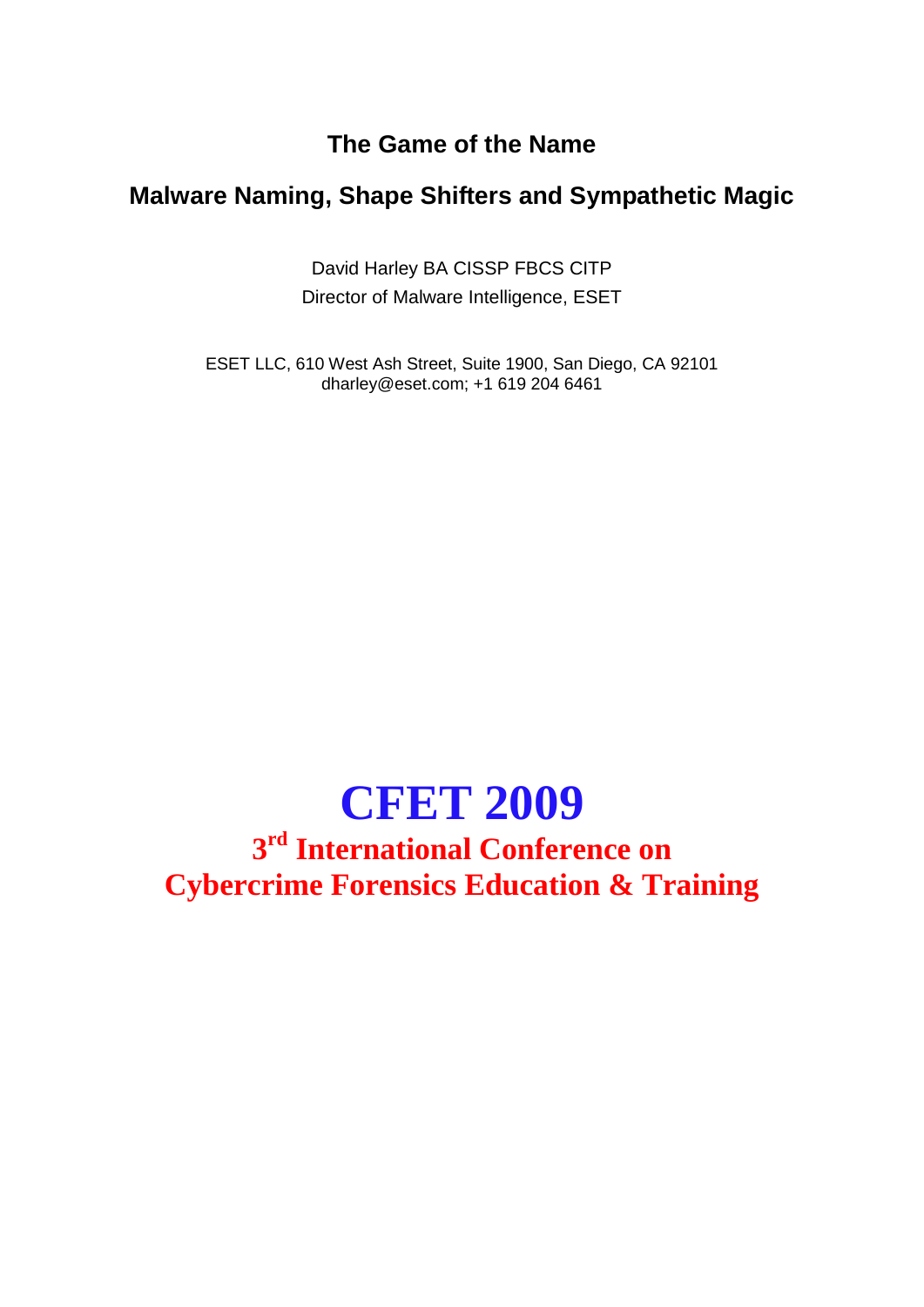### **Abstract**

*Once upon a time, one infection by specific malware looked much like another infection, to an antivirus scanner if not to the naked eye. Even back then, virus naming wasn't very consistent between vendors, but at least virus encyclopaedias and third-party resources like vgrep made it generally straightforward to map one vendor's name for a virus to another vendor's name for the same malware.*

*In 2009, though, the threat landscape looks very different. Viruses and other replicative malware, while far from extinct, pose a comparatively manageable problem compared to other threats with the single common characteristic of malicious intent. Proof-of-Concept code with sophisticated self-replicating mechanisms is of less interest to today's malware authors than shape-shifting Trojans that change their appearance frequently to evade detection and are intended to make money for criminals rather than getting adolescent admiration and bragging rights.*

*Sheer sample glut makes it impossible to categorize and standardize on naming for each and every unique sample out of tens of thousands processed each day.*

*Detection techniques such as generic signatures, heuristics and sandboxing have also changed the ways in which malware is detected and therefore how it is classified, confounding the old assumptions of a simple one-to-one relationship between a detection label and a malicious program. This presentation will explain how one-to-many, many-toone, or many-to-many models are at least as likely as the old one-detection-per-variant model, why "Do you detect Win32/UnpleasantVirus.EG?" is such a difficult question to answer, and explain why exact indication is not a pre-requisite for detection and remediation of malware, and actually militates against the most effective use of analysis and development time and resources. But what is the information that the end-user or end-site really needs to know about an incoming threat?*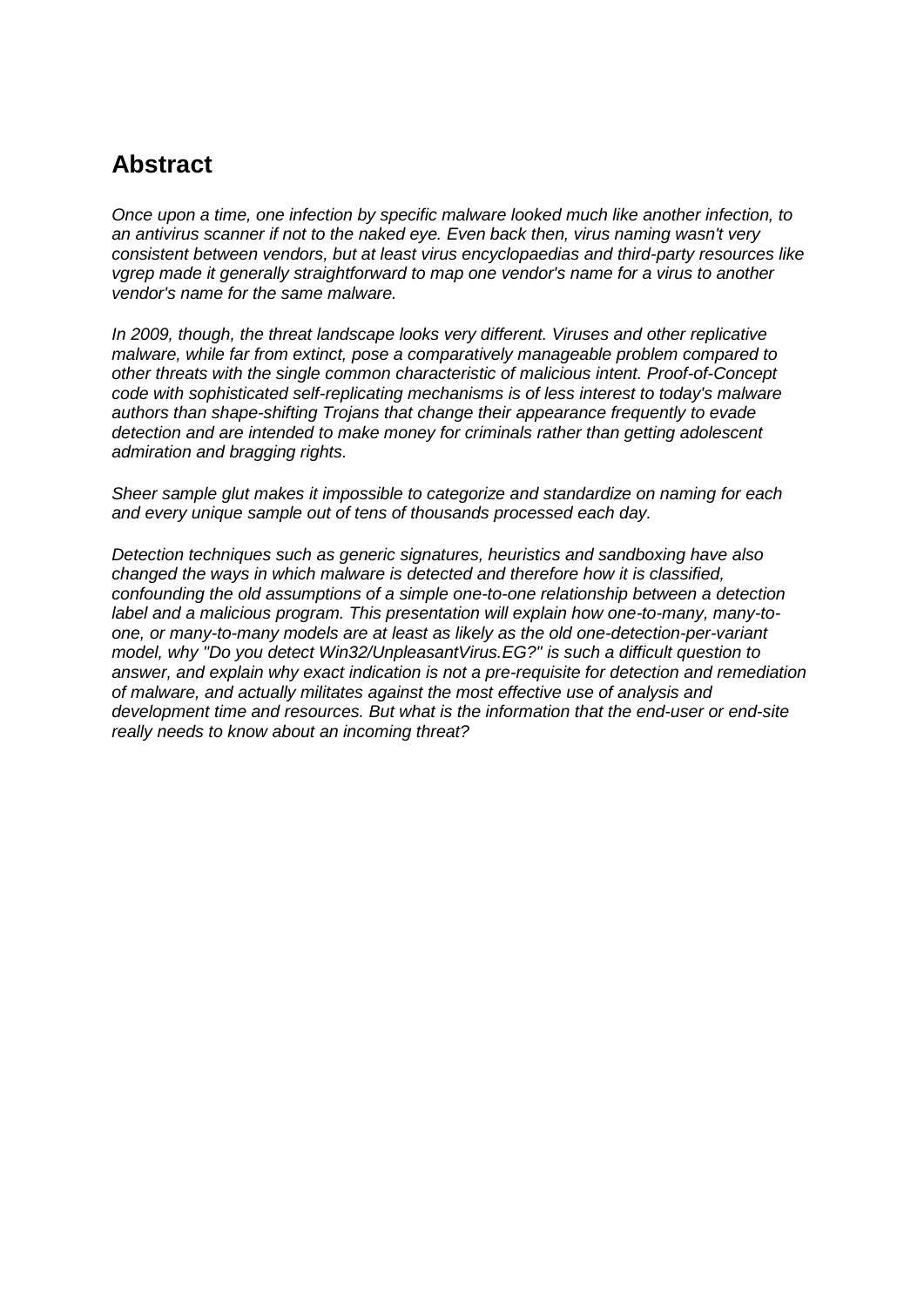### **Introduction**

Damon Knight's short story "Babel II" (a science fiction story from 1953: strange how often Sci-Fi crops up in this field!) tells of a world where the protagonist's encounter with an alien he calls the "Hooligan" results in a state of affairs where speech and writing is scrambled so that no human being can understand the speech of any other human being: all written material has also been rendered unintelligible.

Unfortunately, the way in which we (the anti-malware industry) identify malware in terms of naming has become more and more like the North American city of Knight's story.

In the early days of anti-virus, it didn't matter so much. One infection by specific malware looked much like another infection: not to a human observer perhaps (unless you happened to be one of the relatively few people with the knowledge and resources to inspect a disk's boot sector and see that something wasn't right, for instance), but certainly to an antivirus scanner.

It's perfect true that there were complaints even in the early 1990s or earlier about inconsistent virus naming between vendors, but at least virus encyclopaedias and third-party resources like vgrep [1] made it generally straightforward to map one vendor's name for a virus to another vendor's name for the same malware. In fact, vendors still try to maintain a correlation in their descriptions databases between their naming and that used by other vendors (see Figure 1). Furthermore, vgrep (Figure 2), a utility made available under the auspices of Virus Bulletin (the most influential periodical in the anti-malware industry) for online and offline correlation of virus names, is still in existence, though of debate value in today's threatscape . (There are also other tools which have never been publicly available.)

|                                                              | <b>C</b> Eset - Win32/TrojanDownloader. Bredolab.AA - Windows Internet Explorer                                                               |                                      |                                                    |  | $ \Box$ $\times$                          |
|--------------------------------------------------------------|-----------------------------------------------------------------------------------------------------------------------------------------------|--------------------------------------|----------------------------------------------------|--|-------------------------------------------|
|                                                              | http://www.eset.eu/encyclopaedia/win32-trojandownloader-bredolab-aa-in v                                                                      |                                      | $\left \leftarrow\right $ $\times$ $\left $ Google |  | - م                                       |
| Edit<br>Favorites<br>View<br>File<br>Search web <b>p</b> + + | Tools<br>Help<br>→ ⊕ → ♥ → ™ → ☆ Favorites → / Z ☆ Maps → 百 Blog It →<br>$\mathbb{R}^m$                                                       |                                      |                                                    |  |                                           |
| ☆<br>- 492                                                   | Eset - Win32/TrojanDownloader. Bredolab.AA                                                                                                    |                                      |                                                    |  | 合 同 ● Breage ① Tools →                    |
| $\epsilon$ sen                                               | we protect your digital worlds                                                                                                                |                                      |                                                    |  | Global sites                              |
| <b>Solutions</b><br><b>Products</b>                          | Purchase<br><b>Download</b><br><b>Partners</b>                                                                                                | <b>Support</b><br>Company            | <b>Threat Center</b>                               |  |                                           |
|                                                              | Antivirus Software NOD32 > Threat Center > Threat Encyclopaedia > T                                                                           |                                      |                                                    |  |                                           |
| <b>Threat Center</b>                                         | <b>Threat Encyclopaedia</b>                                                                                                                   |                                      |                                                    |  | Print this page $[$ <sup>1</sup> Send $[$ |
| <b>Eset Online scanner</b>                                   |                                                                                                                                               |                                      |                                                    |  |                                           |
| <b>ESET SysInspector</b>                                     | Win32/TrojanDownloader. Bredolab.AA                                                                                                           |                                      |                                                    |  |                                           |
| ThreatSense®                                                 |                                                                                                                                               |                                      |                                                    |  |                                           |
| ThreatSense.Net®                                             | Aliases:<br>Trojan.Win32.Inject.abnx (Kaspersky),<br>TrojanDownloader:Win32/Bredolab.X (Microsoft), Spy-                                      |                                      |                                                    |  |                                           |
| <b>Security Tips</b>                                         |                                                                                                                                               | Agent.bw (McAfee)                    |                                                    |  |                                           |
| <b>Threat Level</b>                                          | Type of infiltration:                                                                                                                         | Trojan                               |                                                    |  |                                           |
| <b>Threat Dictionary</b>                                     | Size:                                                                                                                                         | 51200 B                              |                                                    |  |                                           |
| Threat Encyclopaedia                                         | Affected platforms:<br>Signature database version:                                                                                            | Microsoft Windows<br>4063 (20090508) |                                                    |  |                                           |
| Update info                                                  |                                                                                                                                               |                                      |                                                    |  |                                           |
| Virus Radar on vour Website                                  | <b>Short description</b><br>The trojan tries to download several files from the Internet. The files are then executed.<br><b>Installation</b> |                                      |                                                    |  |                                           |
|                                                              | When executed, the trojan copies itself into the following location:                                                                          |                                      |                                                    |  |                                           |
| $\left  \cdot \right $                                       |                                                                                                                                               |                                      |                                                    |  |                                           |
|                                                              |                                                                                                                                               | kP                                   | nternet                                            |  | 4 100%                                    |

#### **Figure 1: Cross-Reference Between Vendor Detection Names**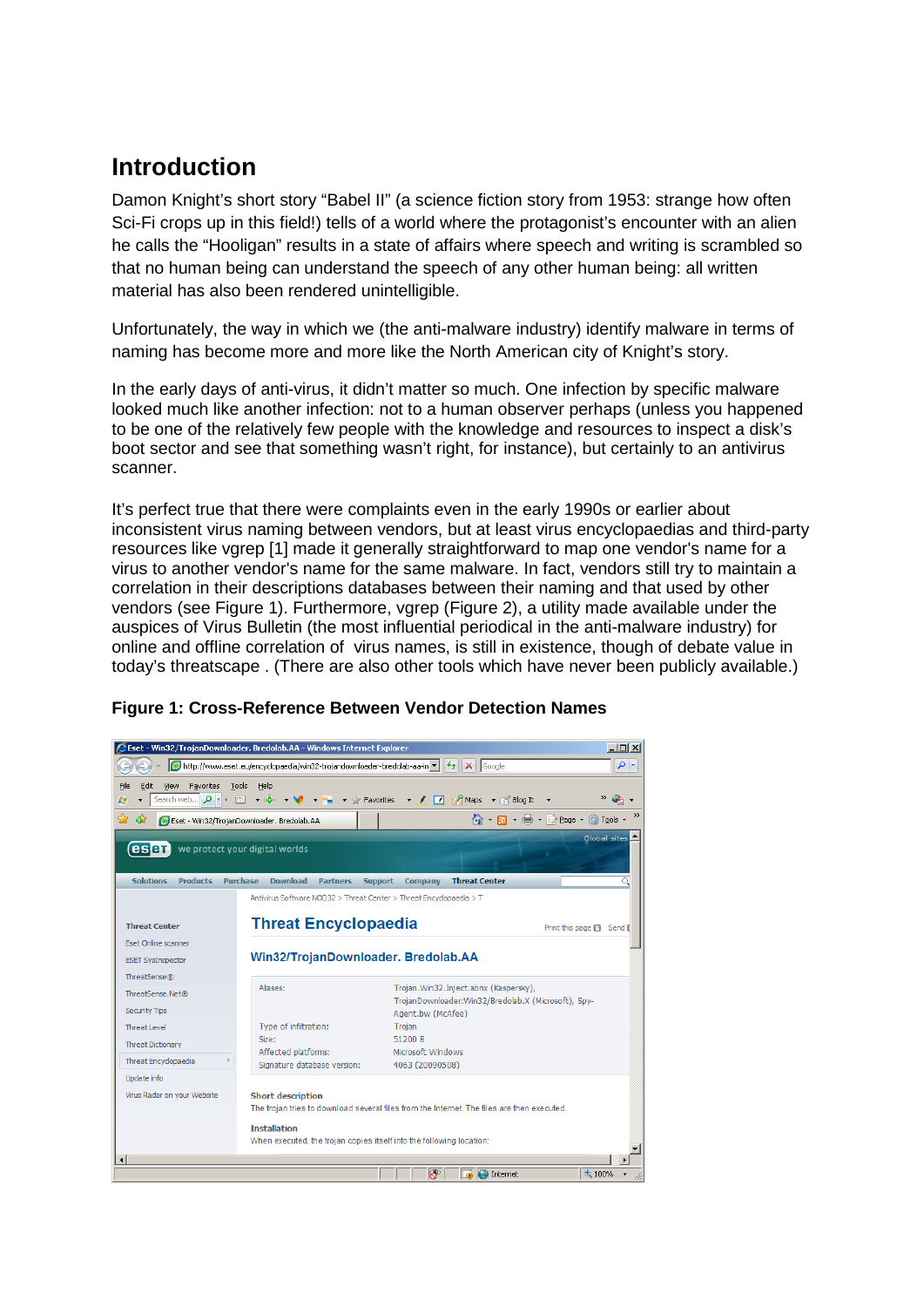So what has changed? In the early 1990s, the virus problem was pretty well contained, and Trojans were hardly a problem at all. Most malware spread fairly slowly, and didn't change shape too often. There was a class of malware called polymorphic viruses that struck fear to the hearts of the media, and these did at one point pose a significant problem, in that they drove some of the early, signature-dependent products out of the market place. However, those vendors who were able to adjust their technologies to face these threats may even have benefited by the need for adjustment, since they were obliged to explore more sophisticated scanning algorithms. Conversely, the sophistication of that generation of viruses didn't actually pose the anticipated long-term threat that caused hardened computer journalists to tremble, as they turned out to be more vulnerable to  $2^{nd}$  and  $3^{rd}$  generation algorithms than the less elegant techniques (in some ways) such as server-side polymorphism used by modern malware authors. [2]

#### **Figure 2: Vgrep**

|                                                                                                 |                                                    |                                                                      | Virus Bulletin: VGrep online - identify a virus by all its different names - Windows Internet Explorer                                                                                                                  |                                         | $\Box$                        |
|-------------------------------------------------------------------------------------------------|----------------------------------------------------|----------------------------------------------------------------------|-------------------------------------------------------------------------------------------------------------------------------------------------------------------------------------------------------------------------|-----------------------------------------|-------------------------------|
|                                                                                                 |                                                    |                                                                      | E http://www.virusbtn.com/resources/vgrep/ind v 4                                                                                                                                                                       | $\times$<br>Google                      | ۹<br>$\overline{\phantom{a}}$ |
| File                                                                                            | Edit<br>View                                       | Favorites<br>Tools<br>Help                                           |                                                                                                                                                                                                                         |                                         |                               |
| → ④ → M → → → → → Favorites → / <mark>フ</mark> → Maps<br>Search web $\bigcirc$ + + $\Box$<br>ГJ |                                                    |                                                                      |                                                                                                                                                                                                                         |                                         |                               |
| ☆<br>47                                                                                         |                                                    |                                                                      | $e$ Virus Bulletin : VGrep online - identify a virus by all it                                                                                                                                                          |                                         | 个 同 ■ Page でTools             |
|                                                                                                 | <b>/Irus</b>                                       |                                                                      | <b>BULLETIN</b> Fighting malware and spam                                                                                                                                                                               |                                         |                               |
| <b>News</b>                                                                                     |                                                    | Resources                                                            | Magazine                                                                                                                                                                                                                | <b>VB100</b>                            | VBSpam                        |
|                                                                                                 | <b>Home » Resources »</b> VGrep                    |                                                                      |                                                                                                                                                                                                                         |                                         |                               |
|                                                                                                 | <b>About VGrep</b>                                 | <b>Search VGrep online</b><br>Terms:<br>Search by <b>Vendor:</b> Any |                                                                                                                                                                                                                         | Match Whole String: $\square$<br>Search |                               |
|                                                                                                 |                                                    |                                                                      |                                                                                                                                                                                                                         |                                         |                               |
|                                                                                                 |                                                    |                                                                      |                                                                                                                                                                                                                         |                                         |                               |
|                                                                                                 |                                                    |                                                                      | 'That which we call a rose, By any other name would smell as sweet.'                                                                                                                                                    |                                         |                               |
|                                                                                                 | -- Shakespeare, Romeo and Juliet<br>tend to do so. |                                                                      | Anyone who has had any experience of the anti-virus world will know that a single virus can have several<br>different names - anti-virus vendors are not obliged to conform to any naming conventions, nor do they      |                                         |                               |
|                                                                                                 | simple text database.                              |                                                                      | VGrep is a system designed to help clear up some of the confusion surrounding the naming of viruses. It<br>works by running scanners across a large collection of virus-infected files, and parsing their output into a |                                         |                               |

Full analysis of heavily armoured Proof of Concept (PoC) malware like Whale (not that *anything* else was quite like Whale) [3] didn't pose too many problems either. They may have been eye-wateringly time-consuming to fully analyse, but it turned out that you didn't actually need, in general, to fully understand every last subroutine present in a virus to write a detection algorithm for it. Note that I'm avoiding the use of the term "signature" here: not only because I share the traditional AV researcher's dislike of the term, but because sophisticated malware requires more sophisticated algorithmic scanning than pattern detection based on exact or near-exact identification (see Table 1).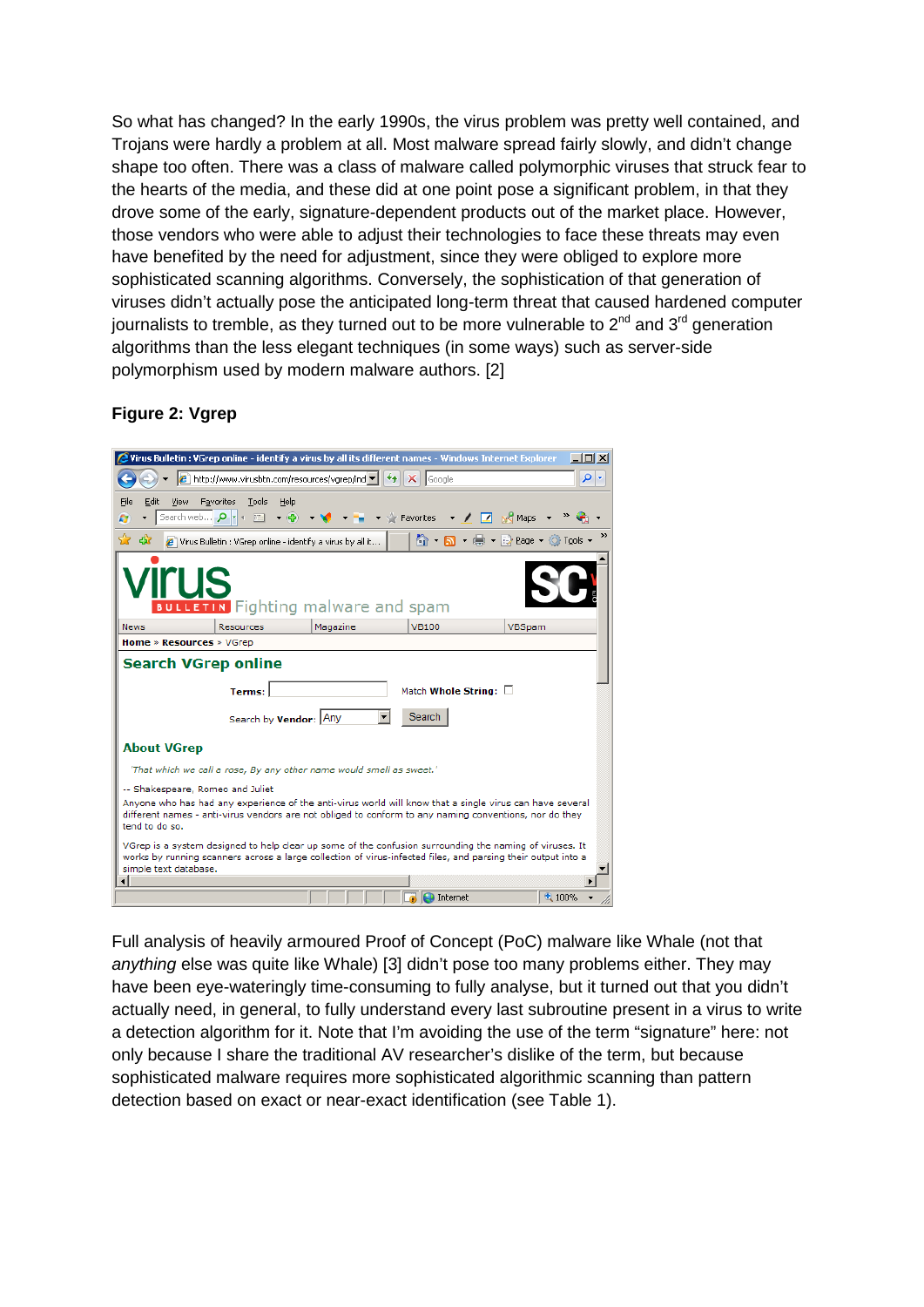#### **Table 1: (Near)-Exact Identification**

| <b>Near-Exact Identification</b> | Recognition of malware where the identification is only good<br>enough to ensure an attempt to remove the virus will not<br>result in damage to the host by using an inappropriate<br>disinfection method. Every section of the non-modifiable<br>parts of the malware body is not uniquely identified. |
|----------------------------------|---------------------------------------------------------------------------------------------------------------------------------------------------------------------------------------------------------------------------------------------------------------------------------------------------------|
| <b>Exact Identification</b>      | Recognition of malware, especially a virus, when every<br>section of the non-modifiable parts of the malware body is<br>uniquely identified.                                                                                                                                                            |

#### *Modified from "A Dose By Any Other Name" [4]*

Even when most malware authors were more interested in PoC than in ROI (Return on Investment), a war of attrition was already taking place between Us and Them. As each side evolved new tricks and technologies, the other would be working on countermeasures and new approaches of its own. Now, however, the pace is much quicker. When I was an AV administrator in the early 90s, it was often still considered enough to update a product once a month or even once a quarter. As Internet connectivity became more commonplace and malware started to spread a little faster, it also became more common to make available daily updates to counter one or more malicious programs, but we were still seeing a few updates to counter a few new viruses and major variants. [5]

Today, the ESET labs expect to see 100,000 unique new samples (*not* variants) a day. Other labs see comparable volumes, though they may count differently, for reasons related to differences in detection design and implementation as well as laboratory procedure. Why are they not variants? Because most of them are not rewritten, recompiled code, but multiple examples of malware families which may or may not share base code: however, where code is shared between sub-variants, the binary is modified using runtime packers, compressors and obfuscators so as to hamper traditional signature detection. Clearly, we're not going to find unique names for each sub-variant, and it's often quite unnecessary (in scanner maintenance terms) even to classify them with the thoroughness that's necessary if we're to assign them to a specific malware family. The following description addresses a threat detection called INF/Autorun which usually makes the top three detections in ESET's ThreatSense.Net® reports [6] and doesn't correspond to a specific malware family in terms of shared code. Such a broadly heuristic detection is impossible to match to detections from other companies, because different companies use different heuristic algorithms.

This detection label is used to describe a variety of malware using the file autorun.inf as a way of compromising a PC. This file contains information on programs meant to run automatically when removable media (often USB flash drives and similar devices) are accessed by a Windows PC user. ESET security software heuristically identifies malware that installs or modifies autorun.inf files as INF/Autorun unless it is identified as a member of a specific malware family.

Signature-focused anti-malware packages have to release astonishing numbers of updates per day – hence the need for some vendors to implement "in-the-cloud" technology in order to accelerate the speed at which they must generate signatures and make them available. Extensive use of generic signatures (which detect whole families of variant or sub-variant rather than just single variants) and advanced heuristics (which may make use of malware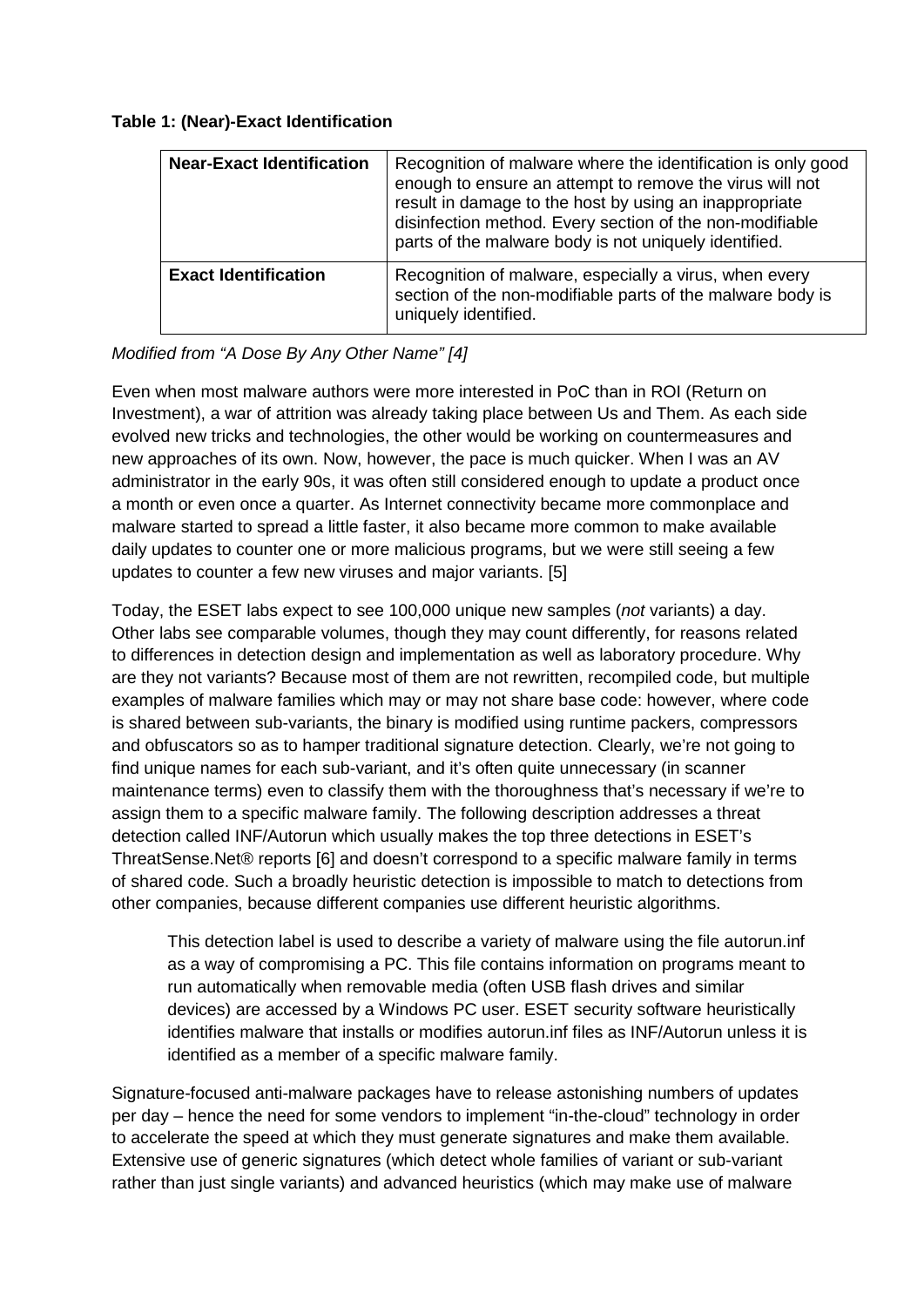recognition based on behaviour analysis and other techniques not reliant on resemblances based on shared code) introduce a whole extra layer of complexity. The number of updates released on a daily basis may vary from vendor to vendor to an extraordinary degree. AV-Test's update frequency chart showed, on the  $30<sup>th</sup>$  July 2009 at 10.28 GMT, the number of updates released over 7 days by over 40 vendors. That number varied between one and 1,916 [7], but don't be fooled into thinking there is a direct correlation between update frequency and detection performance. In general, the products that make the most use of proactive detection techniques for the detection of unknown malware will tend to release infrequent updates, whereas products with many highly specific detections (signatures, if you like) need far more frequent updates.

Within those updates, where detection names are actually made available, one detection name, even one that sounds quite specific (Win32/Nastybot.AXN for example – this is not a *real* example!) may include detection for hundreds or thousands of individual variants and sub-variants. These may or may not include shared base code: they may look very different to a signature-reliant scanner because of the copious use of packers and obfuscators, yet be classified by the same name by a heuristic scanner because they're identified by the same broad-brush heuristic. Conversely, two closely-related malicious programs may be picked up by different heuristic rules and therefore allocated another identifier, depending on a number of factors such as specific characteristics, where the malcode is in its life-cycle (as a lab spends more time processing its variants, it may re-allocate in accordance with later information), and on the infection vector. For example, variants of Conficker might be identified according to their use (or non-use) of the Autorun infection vector, resemblance to other variants, exploitation of MS08-067 and so on, possibly resulting in a different identifier in each case.

Samples may often be identified generically, for example as a Trojan, bot or agent: for example, programs using packing and obfuscation techniques characteristic of a class of malware, and the name. Often, the generic nature of such a detection is indicated by its name: see Table 2 for some examples.

### **No Strings Attached**

For an earlier paper [4] Pierre-Marc Bureau analysed the number of detection strings generated when scanning a set of samples detected as "Autorun" by our products. At that time, NOD32 included the substring "Autorun" in 296 different strings. Testing a number of scanners against the same sample set showed many different names for the samples according to vendor (as expected) and wide variation in the *number* of labels: one vendor used 675 different labels, but another used fewer than 100. These data should not be seen as representing any kind of measurement of effectiveness, and nor should the number of daily updates associated with individual vendors: rather, they should be seen as representing differences in identification factors such as the extent to which each vendor uses signatures and different flavours of heuristic (passive, active and so on).

This evolution in scanning technology has led us a long, long way from the early days of anti-virus, where most detections were static strings unique to a virus or variant. Instead, detection techniques now include more complex algorithms, to heuristic approaches that identify unknown malware as malicious by using: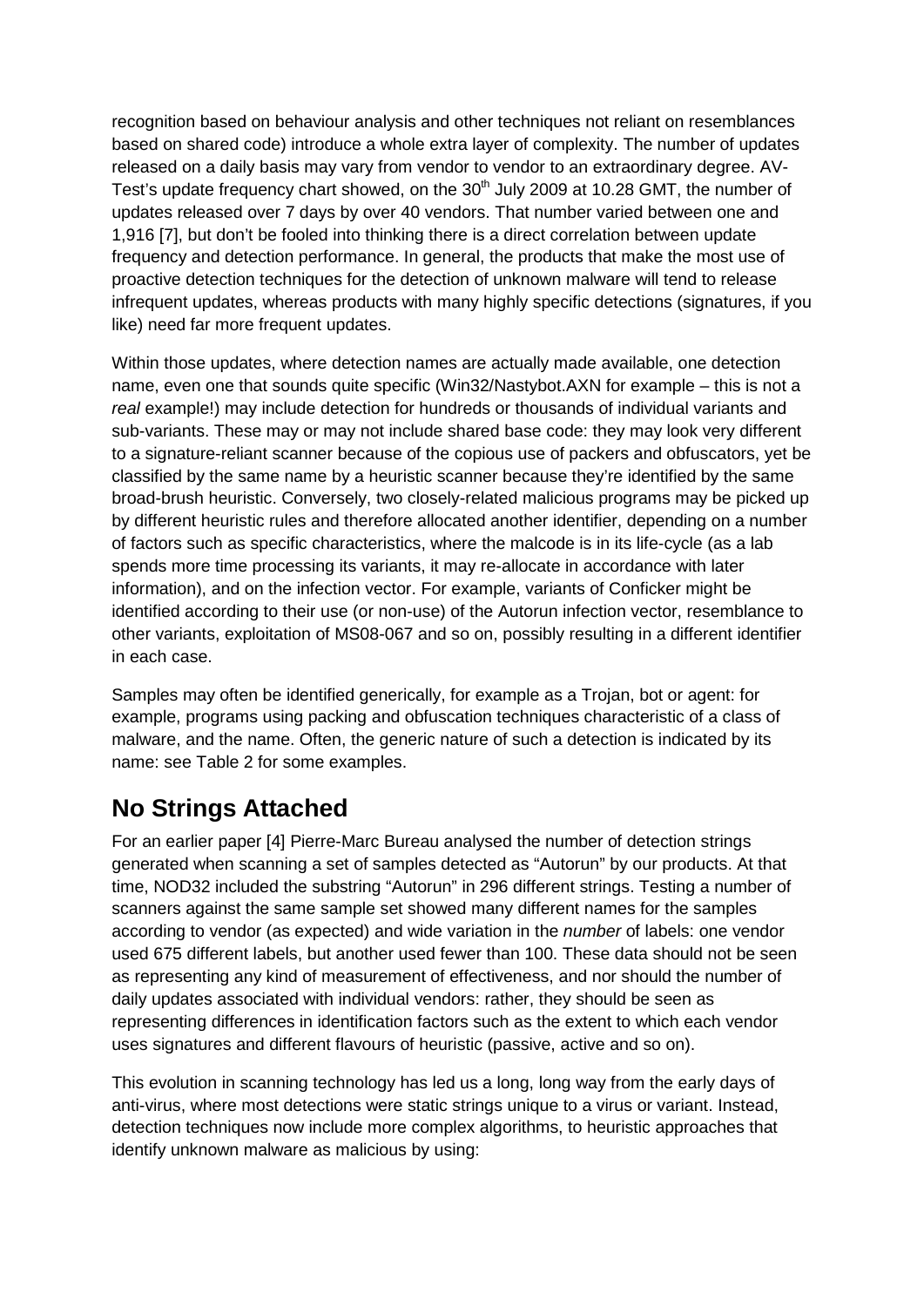- Static analysis to determine whether it would behave maliciously if executed
- Dynamic analysis to see whether a program behaves maliciously when executed in an isolated environment (sandboxing, emulation, active heuristics, and so on)

### **Born To Be WildList**

In the present decade, sample numbers have escalated exponentially, analysis and detection has become increasingly generic, and naming, even for some WildList malware, has become nearly useless because of the difficulty of mapping samples to names.

Why should we still care about the WildList? It's true that this resource [\(http://www.wildlist.org\)](http://www.wildlist.org/) has become marginalized (not only in the public eye but as regarded by some sectors of the anti-malware industry) by its focus on replicative malware, which now comprises a tiny percentage of the totality of malware that now poses a threat to the enduser, and the fact that it is perpetually behind the curve in terms of threat currency [4]. However, the organization is working on those limitations it still has relevance in detection testing and certification, where it provides a "level playing field" collection of well-validated malware that all mainstream anti-virus software can reasonably be expected to detect, providing a limited but comparatively reliable potential metric.

However, the WildList also provides a dramatic illustration of how irrelevant naming has become. Consider the two tables that follow: Table 3 is extracted from the July 1999 WildList: it includes a small but representative sample of some of the better known examples of the 132 viruses reported in the main WildList that month, and the "list date" and "reported by" are omitted.

| <b>Name of Virus</b> | Alias(es)   |
|----------------------|-------------|
| AntiCMOS.A           | Lenart      |
| Byway.A              | Dir2.Byway  |
| Empire.Monkey.A      | Monkey      |
| O97M/Tristate.C      | O97/Crown.B |
| W97M/Melissa.A       | Maillissa   |
| WM/Wazzu.A           | Wazzu       |
| X97M/Laroux.HJ.      | Bayantel    |

#### **Table 3: Some Names from July 1999 WildList**

Table 4 is extracted from the June 2009 WildList (the July WildList isn't yet available at the time of writing). The "Aliases" column isn't included, because no alias is given for any entry, though the field has been retained in the current WildList report.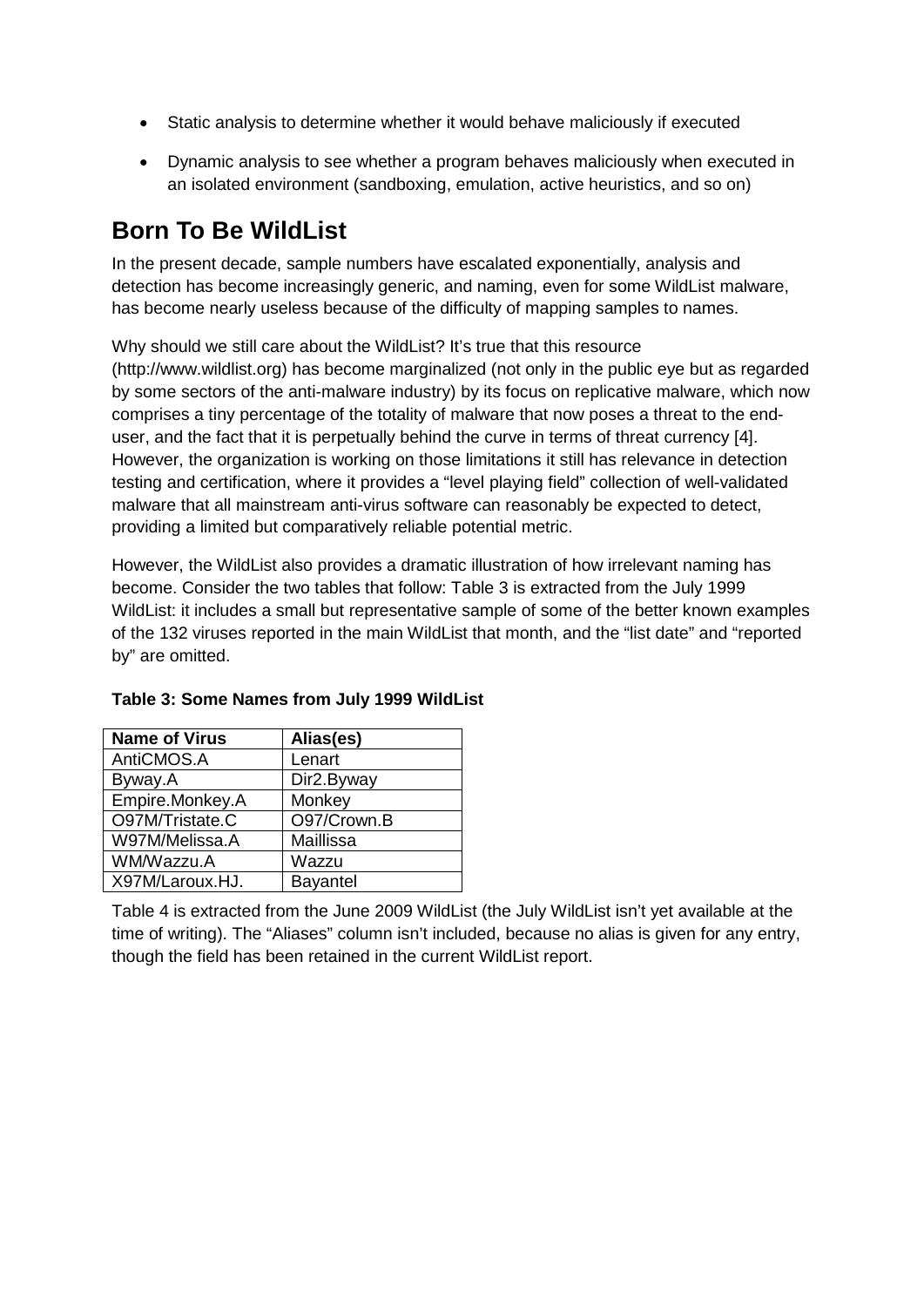#### **Table 4: Some Names from June 2009 WildList**

| Name of Virus           |
|-------------------------|
| W32/Agent!ITW#100       |
| W32/Autoit!ITW#100      |
| W32/Autorun!ITW#260     |
| W32/Bagle!ITW#137       |
| W32/Conficker!ITW#1     |
| W32/Ircbot!ITW#474      |
| W32/Koobface!ITW#24     |
| W32/Netsky.Q            |
| W32/Onlinegames!ITW#110 |

Even in the limited context of WildList (or, more specifically, the samples included in WildCore, the corresponding sample set, specific instances of malware are rarely identifiable by name only. This is not only due to differences in naming conventions. Continuous malware modifications may not qualify as new variants with individual name, so there is no guarantee that any sample that hits an individual's desktop is identical to any single entry in the current WildList, even though it is flagged with the same generic name. Even if it *is*, there's no way, in general, for that individual to know *which* without access to the physical sample set, as distributed to trusted individuals.

### **Naming of Parts**

*"Identification* of malicious code remains paramount: precision in *naming* is almost irrelevant." [4]

One of the reasons my generation of researchers dislikes the term signature detection is that it is seen as equivalent to identifying the presence of malicious code with some precision (exact identification or near-exact identification). However, most modern anti-malware detects a wide range of unknown malware or variants using less rigid analytical tools variously described as heuristics, behaviour analysis, dynamic analysis and so on. Precision in naming a malicious program does not provide an accurate measurement of how effectively a scanner detects and deals with a malicious object. In fact, all modern anti-virus scanners are essentially heuristic: that is, they don't plod wearily, byte by byte, through each file they scan before they decide it's infected or uninfected, malicious or innocent.

I may have given the impression that there has never been a meaningful naming convention, but in fact a CARO [8] standard has existed since 1991 but has been "mostly to do with what you cannot use as a name [3]." As there is no CARO reference collection, CARO naming is not sample-based and doesn't offer a catalogue of specific sample/identifier matches [9].

The CME initiative (Common Malware Enumeration: see [http://cme.mitre.org/\)](http://cme.mitre.org/) was intentionally "divorced" from the detail of single specific samples. Instead, it aimed to represent each threat by a *collection* of one or more relevant samples "... so that someone with their own threat sample will be able to find the correct CME identifier associated with the sample [10]." However, the initiative foundered "on the rocks of reality" [4], or perhaps became enmeshed in a Sargasso Sea of conflicting expectations, and is no longer updated.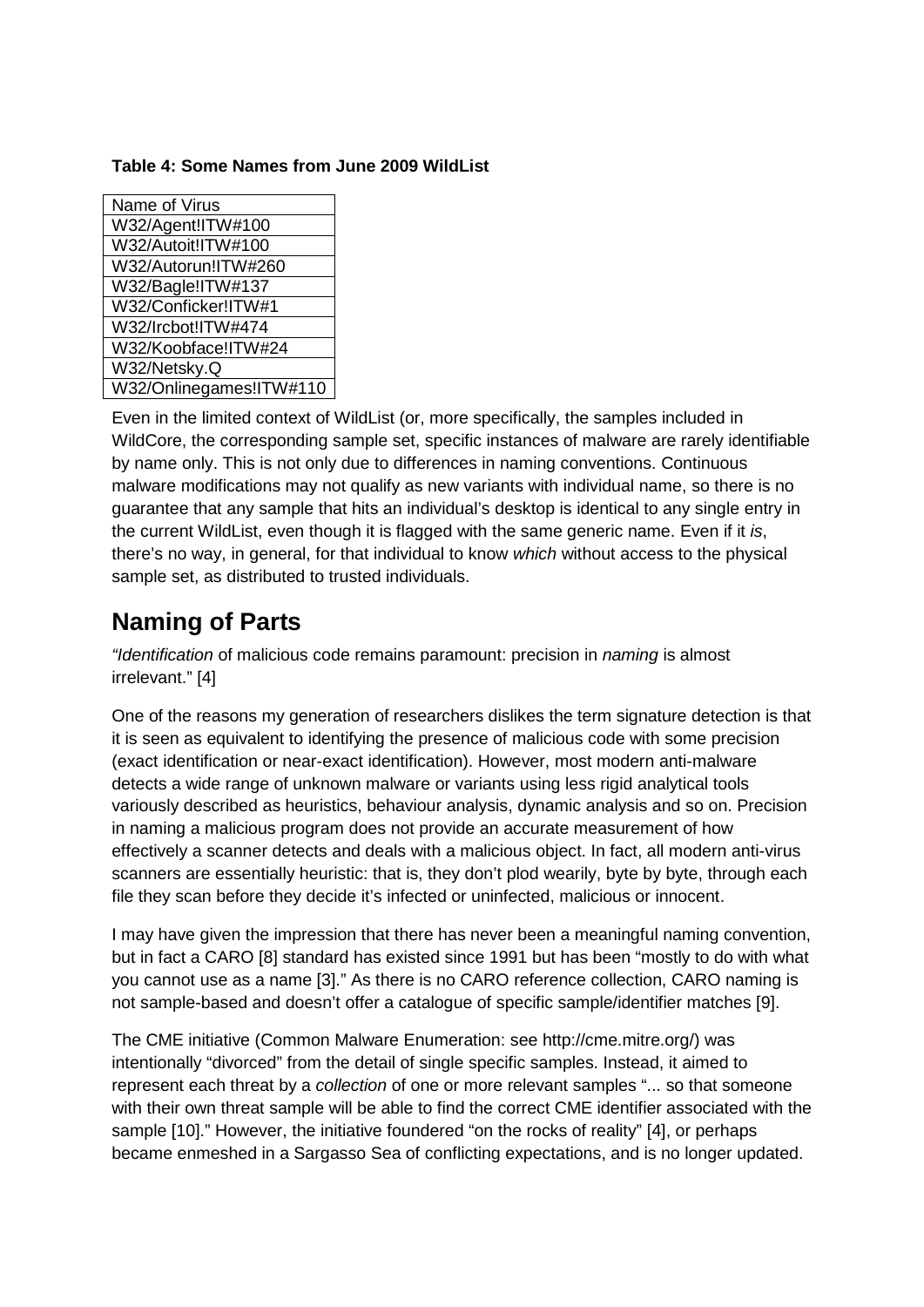Consider (Table 5) the final CME entry on the web site, CME-711, a collection of samples generally associated with the (now more or less defunct) Storm botnet:

#### **Table 5: CME-711**

| Aladdin            | Win32.Small.dam            |
|--------------------|----------------------------|
| Authentium         | W32/Downloader.AYDY        |
| <b>AVIRA</b>       | TR/Dldr.Small.DBX          |
| CA                 | Win32/Pecoan               |
| ClamAV             | Trojan.Downloader-647      |
| <b>ESET</b>        | Win32/Fuclip.A             |
| Fortinet           | W32/Small.DAM!tr           |
| F-Secure           | Small.DAM                  |
| Grisoft            | Downloader.Tibs            |
| Kaspersky          | Trojan-                    |
|                    | Downloader.Win32.Small.dam |
| McAfee             | Downloader-BAI!M711        |
| Microsoft          | Win32/Nuwar.N@MM!CME-711   |
| Norman             | W32/Tibs.gen12             |
| Panda              | Trj/Alanchum.NX!CME-711    |
| Sophos             | Troj/DwnLdr-FYD            |
| Symantec           | Trojan.Peacomm             |
| <b>Trend Micro</b> | <b>TROJ SMALL.EDW</b>      |

Table 6 shows a fairly typical VirusTotal report, in this instance for a recent Microsoft zeroday exploit. Virus Total provides a service for estimating the likelihood that a submitted file is malicious by running a battery of scanners against it to see whether any of them identify it as malware. Vendor identifiable and other data have been removed, as it's common to mistake such a list for an indicator of comparative performance, which can be highly misleading, and I prefer not to promote that misconception (http://blog.hispasec.com/virustotal/22).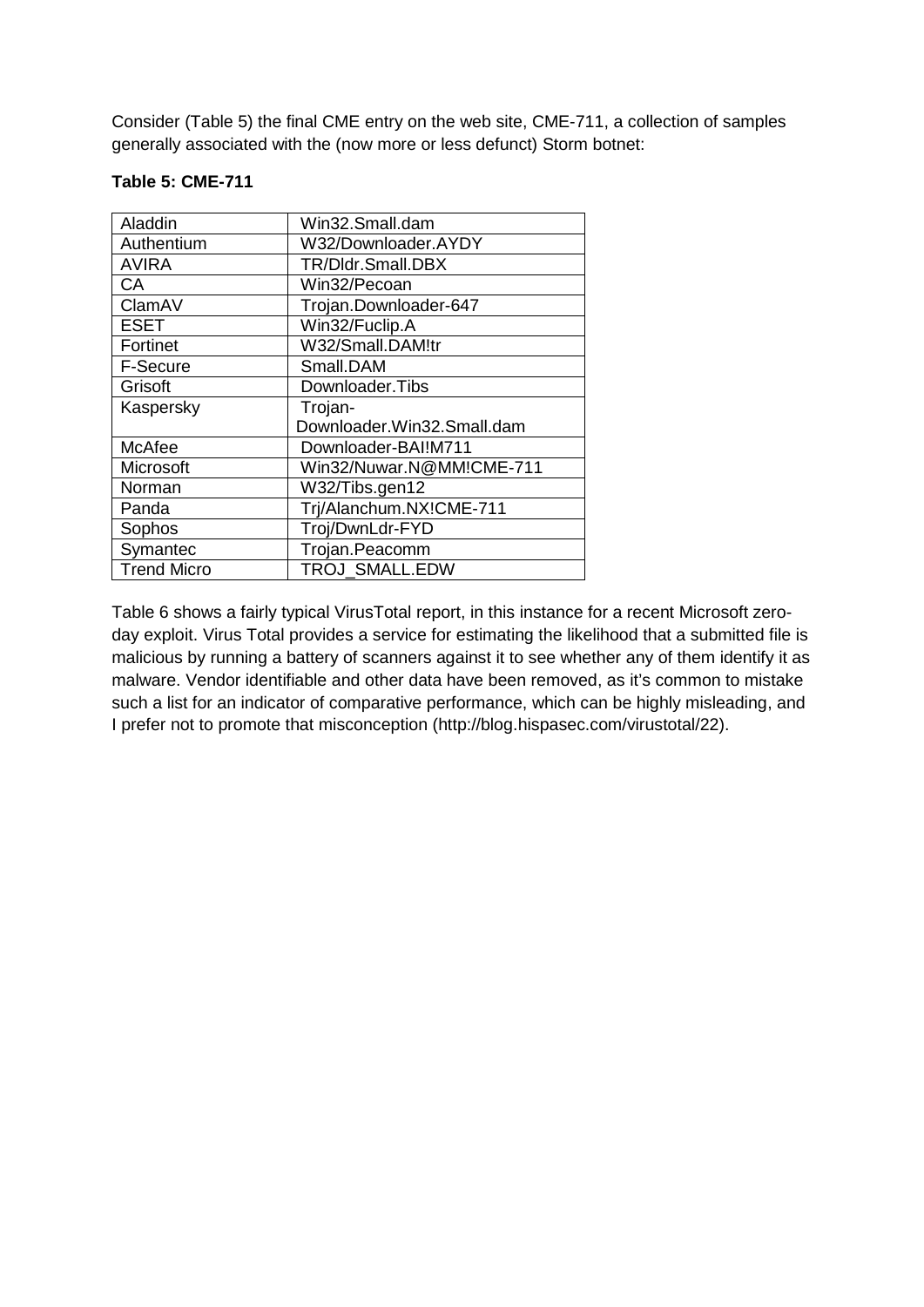#### **Table 6: Naming Variations in a VirusTotal Report**

| a variant of Win32/AutoRun.Agent.OS       |
|-------------------------------------------|
| Heuristic.LooksLike.Win32.Suspicious.A!92 |
| Mal/Packer                                |
| Packed/NSPack                             |
| Packed/NSPack                             |
| Packer.NSAnti.Gen (v)                     |
| PAK Generic.005                           |
| Startpage.EJD                             |
| StartPage-HR                              |
| StartPage-HR                              |
| <b>Suspicious File</b>                    |
| TR/Crypt.FKM.Gen                          |
| Trj/CI.A                                  |
| Trojan.Dropper                            |
| Trojan.MulDrop.32247                      |
| Trojan.Win32.AvKiller.kv                  |
| Trojan.Win32.MulDrop.31605                |
| Trojan-Dropper.Agent                      |
| Trojan-Dropper.Agent!IK                   |
| TrojanDropper.Agent.aiw                   |
| Trojan-Dropper.Win32.Mudrop.awn           |
| VirTool:Win32/Obfuscator.EH               |
| W32/Behav-Heuristic-063                   |
| W32/Mudrop.AWN!tr                         |
| W32/OnlineGames!Generic                   |
| W32/OnlineGames!Generic                   |
| W32/Packed_Nspack.A                       |
| Win32.Packed.Klone.ap03                   |
| Win32/Zlob.KC                             |
| Win32:Rootkit-gen                         |
| Win32:Rootkit-gen                         |
| Win-Trojan/Obfuscator.31829               |

If we break down the information in this list to see what we can deduce from the names, there is *some* information there. Several vendors are detecting it simply from the fact that it uses a packer/obfuscator; some from the fact that it appears to have rootkit functionality, some from its functionality as a Trojan dropper (a program that simply installs other malware). However, this doesn't tell us anything very specific.

CME identifiers, the WildList, and that VirusTotal report simply refer the casual onlooker back to an aggregation of names without a reference sample – not that the average computer user could do anything useful with a reference sample – though VirusTotal does give us hash values that have some limited use even without access to a sample.

But when an identifier can be applied equally appropriately to malware from completely unrelated malware families, in what way is the identification useful? We've already seen that naming is no longer about sample identification, at least in the sense of giving exact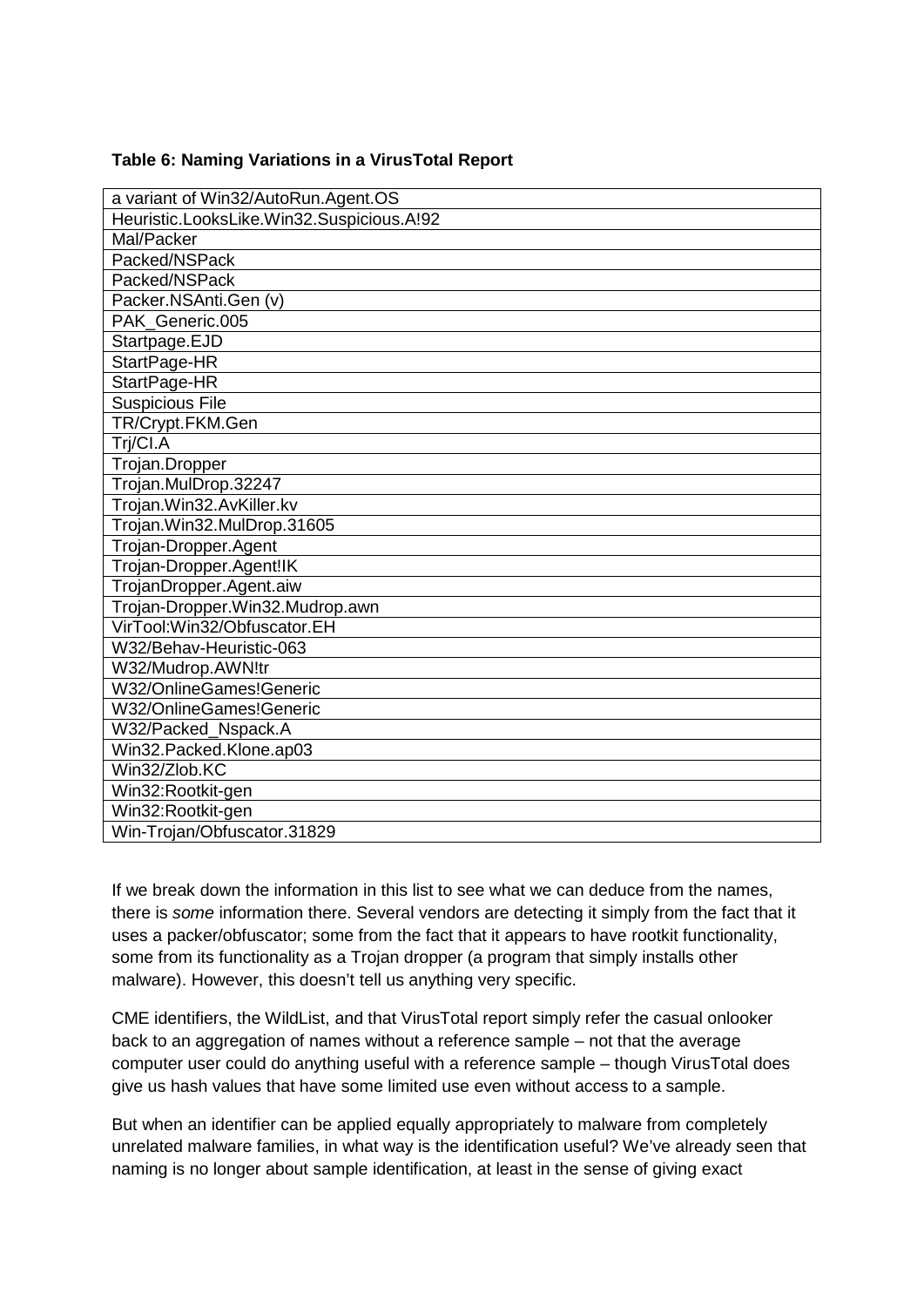information to the end user. Unfortunately, nearly all vendors continue to provide "Top Ten" threat lists that while internally consistent don't relate usefully to other vendor lists. This often has the unfortunate result that a customer cannot tell whether Company A can detect a virus according to the name given to it by Company B, and have to ask us whether we detect "the media virus du jour" [4]. No wonder so many people outside the industry assume that we don't know what we detect.

Table 7 shows the kind of (loose) format often used on industry and other mailing lists (such as AVIEN's [12] for the exchange of information regarding upcoming threats.

#### **Table 7: Threat Information**

| Message subjects (for mailborne malicious links or code) |
|----------------------------------------------------------|
| <b>Malicious links</b>                                   |
| <b>Filenames</b>                                         |
| MD5 and/or SHA1 signature of suspicious file             |
| Summary of detections reported when the actual sample    |
| was submitted to VirusTotal (or a similar resource).     |

For such information to be useful to the recipient, though, he may need a sample to check against the hash value (for the sake of debate, I'll ignore the fairly small risk of a hash collion), and certainly needs knowledge of both naming conventions and detection technology that isn't found in the general computing population.

Heuristic and/or generic detections reported by multiple scanners against distinct individual samples give some idea of the difficulties of establishing useful identification of an infection purely on the basis of a name supplied by a scanner. The following example (Table 8), from a previous paper[4], is taken from reports of newly-emergent (presumed) malware reported at a stage in their life-cycle that for most or all scanners predates sample analysis and, therefore, (near-) exact identification.

#### **Table 8**

| Win-Trojan/Downloader.62976.M     |
|-----------------------------------|
| TR/Crypt.XPACK.Gen                |
| W32/Downldr2.BLMC                 |
| Downloader.Agent.AETI             |
| Trojan.Downloader.Exchanger.D     |
| (Suspicious) - DNAScan            |
| Trojan.DownLoader.50204           |
| <b>Suspicious File</b>            |
| Win32/Collet.AA                   |
| Trojan-Downloader.Win32.Agent.mik |
| Win32.SuspectCrc                  |
| Trojan:Win32/Tibs.gen!G           |
| Win32/Agent.ETH                   |
| Trj/Downloader.SZE                |
| Troj/Exchan-C                     |
| Downloader                        |
| Trojan.Crypt.XPACK.Gen            |

*Source: A Dose By Any Other Name [4]*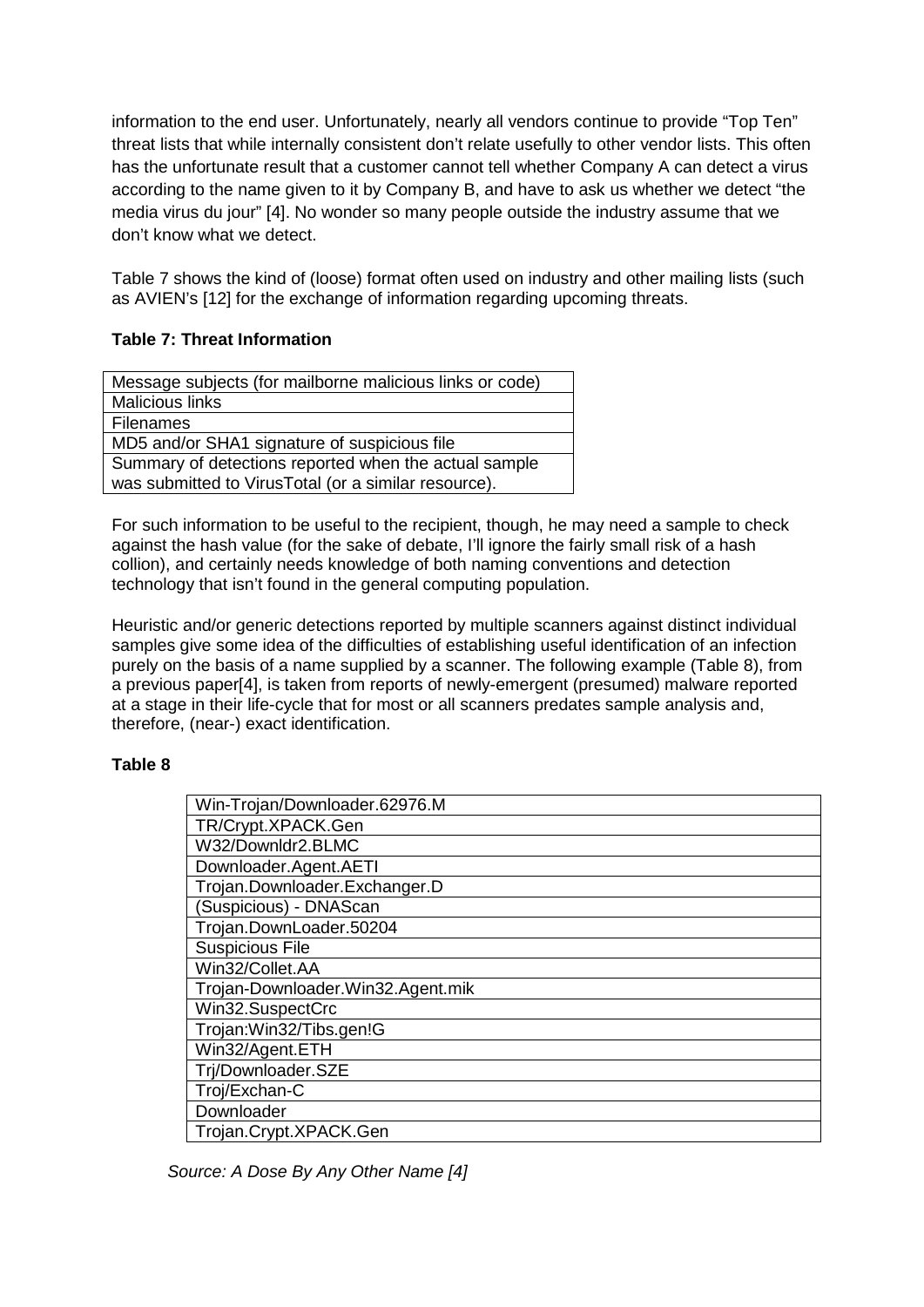## **Conclusion**

Does all this matter to the end user? Only if the user thinks it does.

A conscientious administrator might always want to know exactly what is happening and what, up to a point, is being detected, even if it only tells him *what* was being blocked at the gateway, for instance. Many people feel they can't do their jobs properly without that lowlevel information. But we're no longer in that relatively unpressured threat landscape where Lovebug could occupy virtually all our attention in terms of outbreaks by appearing as several variants over a few hours. Now we have many thousands of new, unique variations a day (irrespective of whether they're technically variants).

Inevitably, we have to use some form of filtering (whether it's generic, heuristic, behavior analysis or whatever) to detect proactively: in effect, to detect what we can't identify exactly. It doesn't usually matter in principle to the end user, or the home user. Unless, of course, the detection is a False Positive (FP) (or, more to the point, an FP that gets noticed!), or a borderline detection, or a disinfection more damaging than the infection.

We all need to effect some mindset adjustments. The anti-malware industry and major testers and reviewers are used to recalibrating, but expectation management in the user community is a *real* challenge.

Too often the industry plays the game of pretending that we know exactly what we've just detected, because that's what the customer expects. And it often doesn't work because:

- We detect some things with label X and miss other things with the exact same label
- The more curious users and others, like the wider security community, go to our web sites and often find information that's either so generic that they don't know what it means, or that's highly detailed information on something that was analysed in depth earlier in its evolution, so it's all about what it *used* to look like, not what it looks like now.

ESET has been working for a while on our own top ten lists so that they focus on interpreting trends, rather than detailed analysis of a single malicious program. However, like other vendors, we have to strike a balance between giving a realistic picture of the threatscape and the unrealistic expectations of most of our audience. I used this quotation from Ursula Le Guin in a previous paper [4], but I'll use it again because it succinctly summarizes the popular assumption that to name malware is to understand and detect it: "… the name is the thing…and the truename [sic] is the true thing. To speak the name is to control the thing  $[13]$ ."

As I also said in that paper, malware naming is, in real life, closer to a very different conceptualization, "When a man shows another man a particular part…and he can't recall the proper label for that part…He calls it a doodad or a hingey or a whatchamacallit….A doohingey can be the name of a scrub mop or a toupee. It's a term used freely by everybody in a certain culture. A doohingey isn't just one thing. It's a thousand things [14]."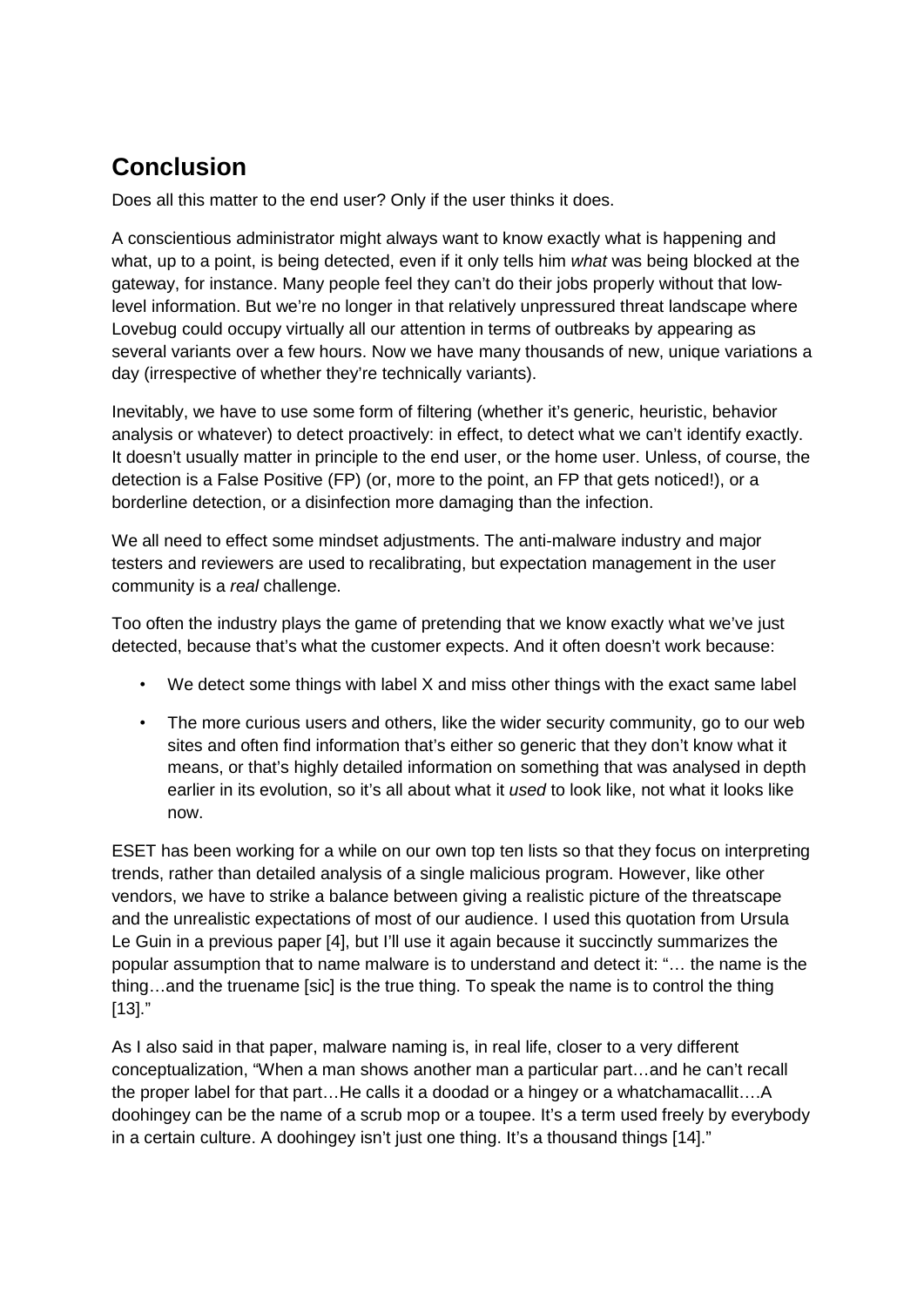We can do a lot to mitigate the effects of new variations (variants, minor variants, subvariants), even malcode we haven't met before. We don't have to generate a three-page analysis of each sample, fortunately. But most customers aren't going to understand this better unless we improve communication with them.

In brief, why is consistent naming a problem? If it's *not* a problem, identification by naming is just background noise, and we can filter most of what plagues us without naming every last subvariant. (Of course, for PR purposes we need to reassure our customers occasionally that we really are filtering it, or they might start to think they don't need the product…) When it gets tricky is when we need to remediate what we didn't detect…

Often we're asked: "Do you detect {name of media malware du jour}?" Unfortunately, the question requires a two phase answer. The short answer is (unless we've seriously dropped the ball, or the malware in question is so localized we haven't seen it even though another vendor has) usually "yes in principle..." But the longer answer is along the lines of "Yes, in principle, but we can't confirm that we detect a specific sample unless you can give us that sample, or at least a hash to see if it matches something in our database." Which isn't, unfortunately, the "yes, of course we do" reply that we could often make in the 1990s that customers have been conditioned to expect as a measurement of vendor competence.

Naming in the sense of a catchy name like Lovebug or Storm is mostly important to the media. That's not a criticism: it's hard to hang a good story off a label like "probably a variant of Win32/Statik". But naming is mostly smoke and mirrors. Malicious programs located minutes apart in the bitstream may have nothing in common but a name. It works the other way too. A single sample may be named so differently by different vendors that there's no way to identify it as the same program except by a hash value. You could say that nowadays, the hash *is* the name. At any rate, when precise identification matters.

Naming isn't as helpful as it's assumed to be, at least, not for the end user. Variant naming can't usually be tied to a single sample. The right question isn't "what is it called?" which was never the most important issue and is now almost unanswerable. The right question is "what do I do about this?"

As long as the anti-malware industry lets the rest of the world dominate the question and answer process without trying to explain what the issues really are, we make life more difficult for our customers as well as for ourselves.

The glut problem (AV-Test now claims to have a sample database exceeding 22 million samples! [15]) can't be fixed by near-exact identification. Proactive and generic detection technologies are not shortcuts for lazy programmers, but essential components of an antimalware toolkit. It's not the name that matters, but the detection.

### **References**

[1] Vgrep: Virus Bulletin http://<http://www.virusbtn.com/resources/vgrep/index>

[2] David Harley, "Viruses and Worms" in "Maximum Security  $4<sup>th</sup>$  Edition" ed. Anonymous, SAMS 2004.